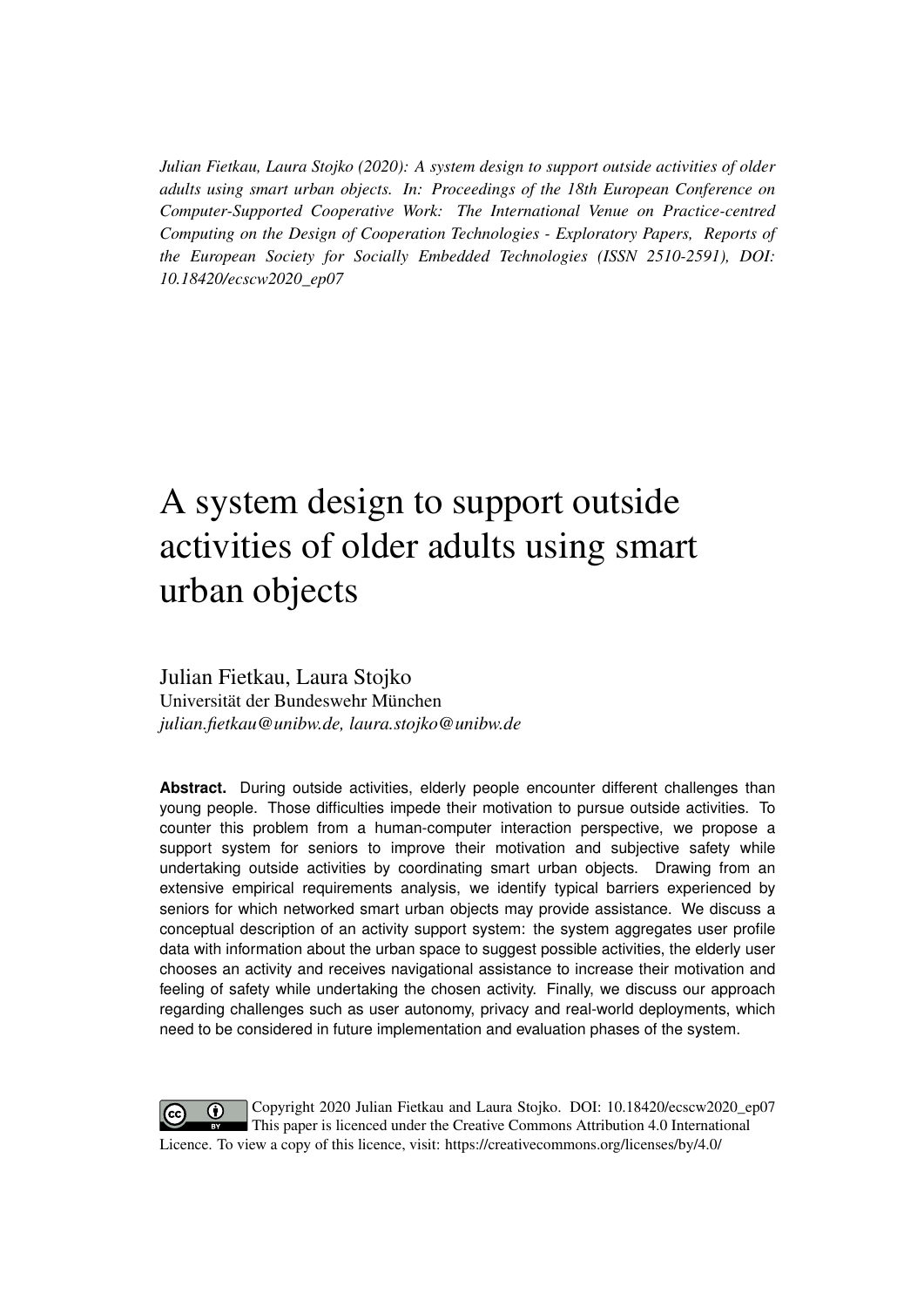## 1 Introduction

When pursuing activities outside their home, older adults have considerations and requirements towards the urban space that young, able-bodied people may not be aware of, such as shorter distances between seating opportunities or the inability to climb steps. When perceived as safety issues, these requirements may severely constrain seniors' outside activities, to the extent that some senior citizens stop leaving their home at all [\(Generali Deutschland AG, 2017\)](#page-10-0). In the *UrbanLife+* project, we are currently exploring various approaches for encouraging and fostering self-directed activities outside the home in older adults. This entails overcoming many kinds of barriers, both objective and subjective.

To increase the safety of outside activities for seniors, we are developing an activity support system that provides navigational assistance as well as motivational support based on gamified interactions tailored towards the needs of seniors. This paper provides some context based on our requirements analysis, summarizes our system design, provides an example scenario to illustrate the vision behind the idea, and outlines several challenges that we are facing in ensuring that giving our users' needs the highest priority. Eventually, our goal is to extract the lessons learned from designing and deploying our systems into design recommendations for IT systems aimed at seniors that are deployed in the urban space.

### <span id="page-1-0"></span>2 Related work

A few research approaches have been made into supporting seniors in outside navigation. [Teipel et al.](#page-11-0) [\(2016\)](#page-11-0) give an overview with a focus on systems geared towards dementia patients. While the target user group's physical needs are closely related, our approach differs in that we focus on senior users who do not suffer from cognitive deficits, at least not to such an extent that it would impair their daily life.

[Krieg-Brückner et al.](#page-11-1) [\(2015\)](#page-11-1) provide a review of approaches for augmenting personal mobility devices, e.g. wheelchairs, using navigation assistance technology, partly addressing the same problems as the system detailed in this article. The biggest design difference is that *UrbanLife+* aims to install technological assistance into the public urban space itself, rather than focus on personal devices.

An example of a broadly related project that uses statically placed devices to assist seniors experiencing the space is presented by [Kempter et al.](#page-10-1) [\(2014\)](#page-10-1); however, this and similar systems are only concerned with indoor use.

Another interesting research area related to assistance of daily routines are workflow management systems, which have seen considerable research in the field of Computer Supported Cooperative Work (CSCW). These systems manage and coordinate tasks in business processes by enabling an automated flow of tasks between the participants and supporting the participants during the activity accomplishment [\(Galler, 1997\)](#page-10-2). The task management and workflow coordination contain similarities to our required support for seniors as they support work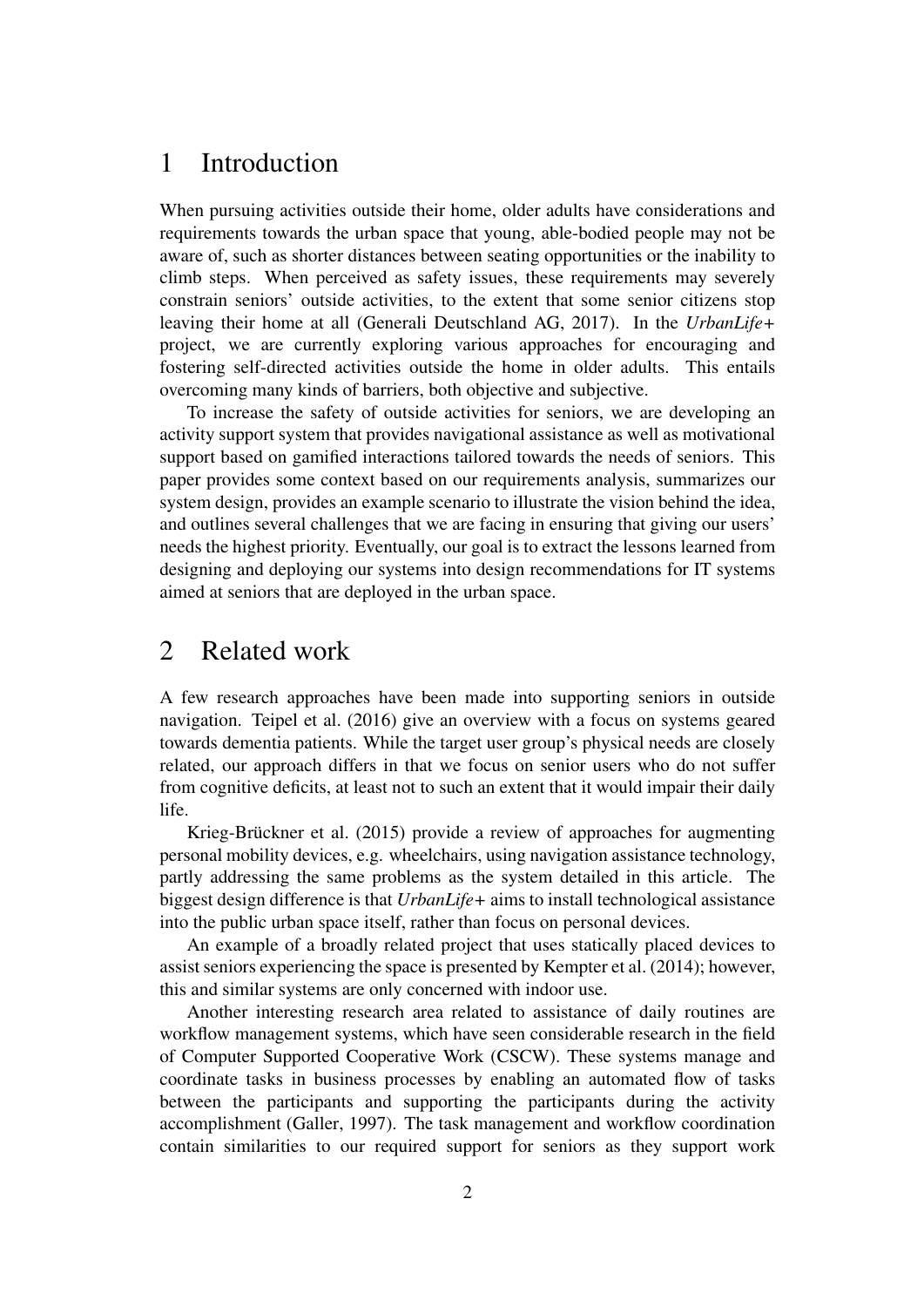activities by providing information to the employee for orientation, e.g. about the process status, task description or other involved employees. However, they focus on different kinds of activities: computer-based activities, indoor activities, business process related activities. In contrast, we are aiming to provide motivation and support during outdoor activities for elderly people, while the activities are not computer-based or business process related.

We believe the outdoor installation of innovative activity support technology for seniors to be a novel research approach.

An essential aspect of technology development is its high acceptance of the target group for which the technology is designed. As seniors are a special target group, there is some research in how to measure and estimate the acceptance by seniors by applying, for example, a *Senior Technology Acceptance & Adoption Model (STAM)* [\(Renaud and van Biljon, 2008\)](#page-11-2) with the following aspects:

- User context: demographic variables (e.g. personal factors like age and functional ability, social influence)
- Perceived usefulness: "extent to which person believes that using the system will enhance his or her job performance" [\(Venkatesh et al., 2003\)](#page-11-3)
- Intention of Use: influenced by user context and perceived usefulness
- Experimentation and Exploration: the first usage of the technology and first impressions of the ease of use
- Ease of learning & use: combination of perceived ease of use and final decision about ease of use
- Confirmed usefulness: usefulness of the technology for the user measured with the features the user can learn to use
- Actual use: predicted by the outcome of experimentations and leads to ease of learning & use

[Renaud and van Biljon](#page-11-2) [\(2008\)](#page-11-2) identify the components *ease of learning & use* and *perceived usefulness* as fundamental factors for the elderly's acceptance or rejection of new technology. As the paper focusses on mobile phone accceptance, it still needs to be verified whether or which of those aspects are relevant when it comes to smart cities and technology in the urban area. However, the STAM may be used for evaluation purposes of our activity support system with a detailed look at those two most relevant acceptance factors of technology for elderly.

As *UrbanLife+* is a multi-year project involving several institutions, a number of early and intermediate infrastructural elements are already available or within planning distance. Chiefly, the project is concerned with the development of smart urban objects (SUOs), devices that can be installed in public or semi-public urban spaces and that provide personalized functionality using networked digital technology [\(Kötteritzsch et al., 2016;](#page-10-3) [Aleithe et al., 2017;](#page-10-4) [Fietkau et al., 2016;](#page-10-5) [Zimpel and Hubl, 2019\)](#page-11-4). Utilizing stationary devices in the urban space as opposed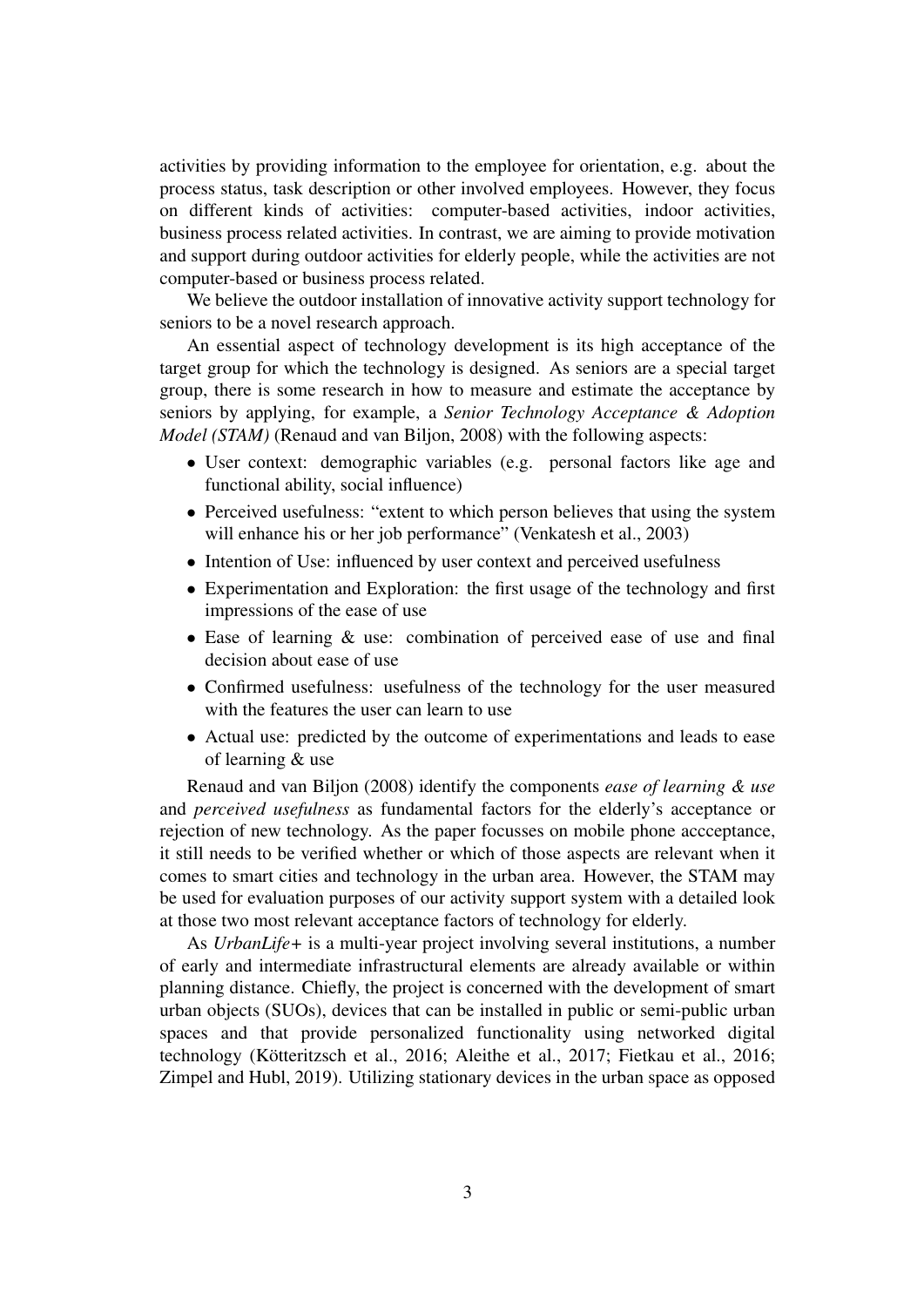to personal mobile devices means that interaction surfaces can be larger, the devices cannot be forgotten at home, and retaining battery charge is not an issue.<sup>[1](#page-3-0)</sup>

Among the devices being developed, there are:

- Information radiators: a class of devices that broadcast ambient information visually, ranging from large touch screens to small LED information devices [\(Koch et al., 2017\)](#page-10-6)
- Adaptive lights: public light installations that can adjust their color and brightness according to user preference or other pertinent criteria [\(Aleithe](#page-10-7) [et al., 2018\)](#page-10-7)
- Smart park benches: public benches for seating that are outfitted with sensors and actuators to facilitate e.g. advance reservation or subtle nudges to remind users to make room for approaching seniors [\(Hubl, 2019;](#page-10-8) [Hubl et al., 2018\)](#page-10-9)

[Skowron et al.](#page-11-5) [\(2019\)](#page-11-5) provide an overview and categorization method for the SUO design space.

The approach of using SUOs to increase seniors' safety was previously mentioned by [Kötteritzsch et al.](#page-10-10) [\(2016\)](#page-10-10), who describe interactive information radiators as one specific category of SUOs, discuss the topic of a *comfort zone* and how this zone can be extended. The information radiators are either large information displays or micro information radiators with LED lightning or sound signals. Every SUO has a different functionality, but all of them have the aim of increasing the safety of seniors by giving support and information, consequently seniors feel more comfortable in the urban area. For example, a macro information radiator is a large multi-touch-screen containing information about events and activities in the neighborhood or small information radiators can be positioned at, for instance, a traffic light where sound is played to attract the senior's attention and showing a signal with an arrow pointing towards the next barrier-free intersection [\(Kötteritzsch et al., 2016\)](#page-10-10). The small information radiators are flexible in position and deployment scenarios, while large information screens enable an overview and easy touch interactions for the senior.

We have also published a proposal for how the SUO network could be harnessed to provide seniors with a gamified system to promote outside activities [\(Fietkau, 2019\)](#page-10-11). We endeavour to keep the repetition of content from that article to a minimum, but will briefly explain our approach as applicable in sections [4](#page-5-0) and [5.](#page-7-0)

These SUOs are connected to a number of backend services for various tasks: SUO enumeration and cataloguing, providing accessibility information about the urban space, storing user profile data etc. This paper proposes an additional *activity support service* to model outside activites undertaken by users and to coordinate pertinent data exchanges between SUOs and other services, whereby seniors can be

<span id="page-3-0"></span><sup>&</sup>lt;sup>1</sup> These advantages come with the caveat that *UrbanLife*+ implements user identification at the SUOs via Bluetooth, for which users (or their caretakers) are expected to install an app on their personal mobile device. Users do not need to actively use their device to interact with SUOs, but merely carry it in their pocket. This approach also allows them to easily switch off the tracking whenever desired.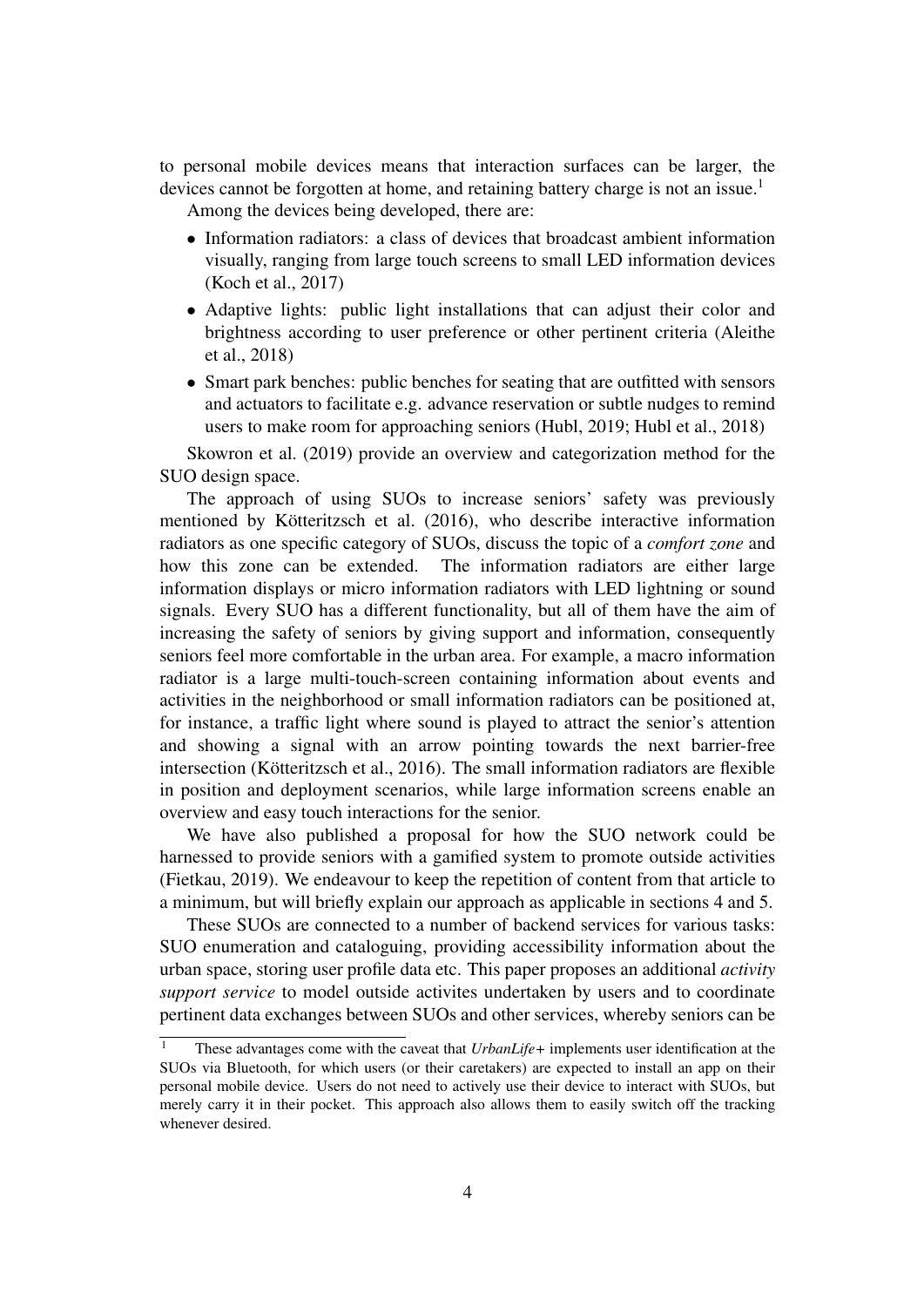supported during their whole activity accomplishment. Details on the design can be found in section [4.](#page-5-0)

# 3 Requirements

The *UrbanLife+* project has picked the german city of Mönchengladbach (population: about 260,000) as its location for analysis and evaluation. The city was chosen for test deployments within the project and an extensive survey among seniors was carried out in two specific districts (one within the city center – Hardterbroich – and one in a more remote and rural area – Rheindahlen). We defined our target user group as seniors aged 65 and up, who are physically and mentally capable of planning their own everyday activities in- and outside their home and then executing their plans. These criteria exclude some seniors, such as people who are entirely bedridden or who are suffering from advanced cognitive decline to an extent that they can no longer make their own decisions regarding their daily activities. The rationale behind these criteria is that systems to assist outside activities can only benefit users who are capable of deciding on and undertaking such activites.

Through a cooperation with the local governments, all residents aged 65 or older and living in those specific areas were contacted  $-6,170$  surveys were sent out in total. Of those, 1,302 were complete enough to be evaluated. Subtracting a small number of non-deliverable surveys and unusable return questionnaires, the return rate was 21.5%. The survey covered a number of areas including general demographic data, household and family constellations, health and lifestyle, general IT use, mobility and activites, mobility barriers and perceived obstacles. See [Leukel](#page-11-6) [et al.](#page-11-6)  $(2017)$  for a detailed description of the study, and the project website<sup>[2](#page-4-0)</sup> for a summary of the overall results. General implications of the survey results are further discussed in other project publications [\(Schehl et al., 2019;](#page-11-7) [Schehl, 2020;](#page-11-8) [Schehl](#page-11-9) [and Leukel, 2020\)](#page-11-9). In this article, we will focus on the data items that are directly relevant for our design, which are the responses on mobility aids and perceived barriers for outside activity.

Mobility aids: The most common mobility aid used by the target user group is the walking cane, which is used at least somewhat often by 17% of respondents. Walking frames are almost as common at 13%. Other mobility aids such as wheelchairs are less common. While a very strong majority of respondents does not regularly make use of any mobility aids, the user groups that do use them are far from negligible, especially when viewed as a whole. This means that systems aiming to support seniors' outside activities must incorporate various kinds of mobility aids into their design and cannot assume that their users will be able-bodied, capable of climbing steps or steep inclines, and able to fit through narrow spaces.

<span id="page-4-0"></span> $\frac{2}{2}$  <https://www.urbanlifeplus.de/2017/09/ergebnisse-der-buergerbefragung-jetzt-online/>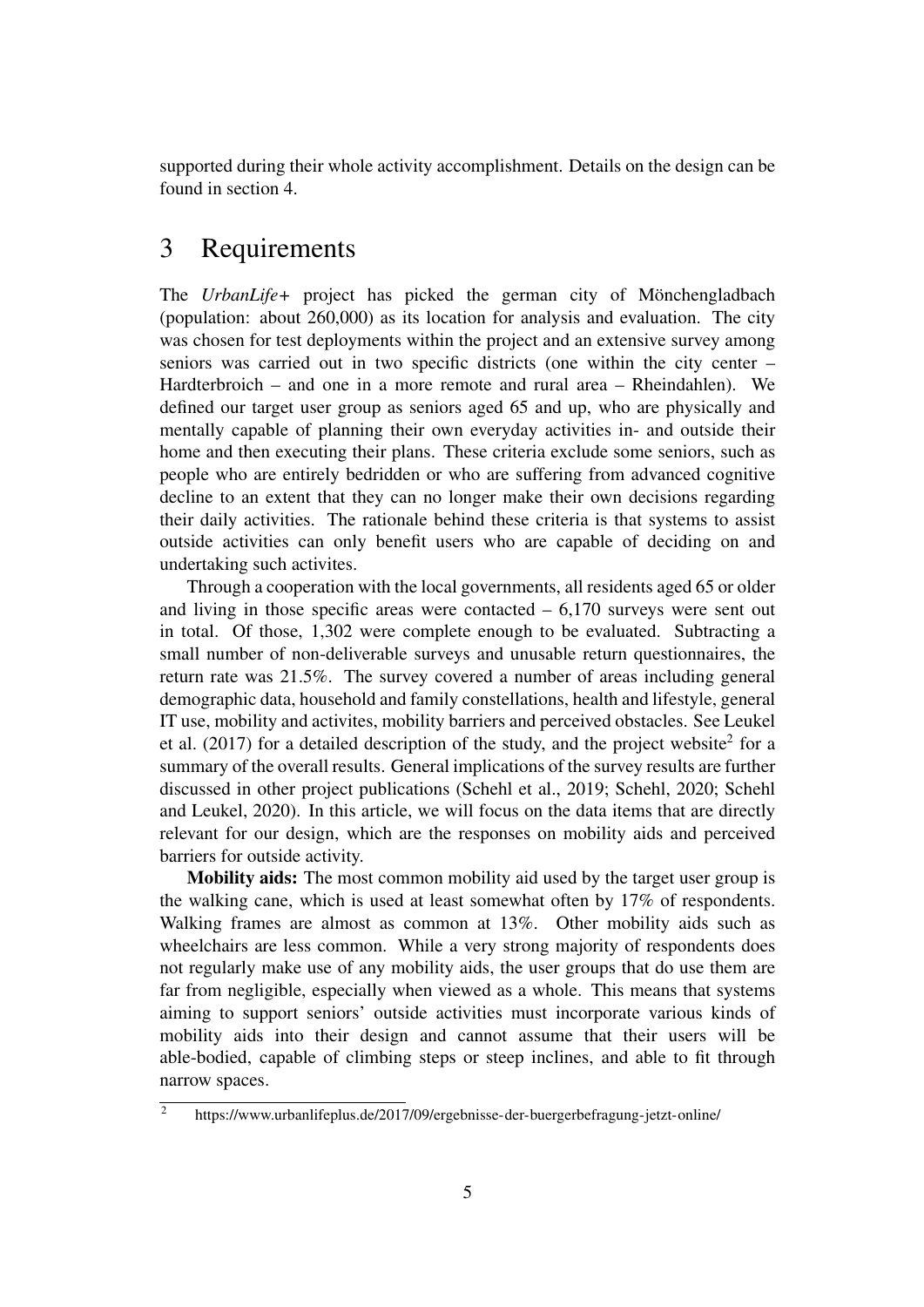Perceived barriers: The survey asked seniors how much several different possible barriers prevented them from going outside. When looking at the percentage of people responding "moderately" or higher, the most common responses in descending order are: 1. lack of public bathrooms (45%) 2. fear of assault/violence (44%) 3. dangerous footpaths (38%) 4. not enough lighting (34%) 5. too few opportunities to rest (32%) 6. distances too long (26%) and 7. too many traffic-related dangers (24%). While our system is unable to fix any of the root causes for these perceptions, they offer valuable guidance for what specific paths or roads need to offer in order to be perceived as safe. Assisting users in finding the benches and public toilets that do exist, and taking care to make use of well-lit public paths wherever possible, are design goals that may help seniors feel more confident about being active outside their home.

# <span id="page-5-0"></span>4 Activity support

Taking part in activities outside the home necessarily entails navigating to and from the location where the activity takes place. To provide pedestrian navigational assistance to seniors, to account for personal needs on the way (e.g. stops for rest or toilet use) and to foster motivation by as many available means as possible, we aim to utilize a wide variety of networked SUOs which are installed in the urban space, as detailed in section [2.](#page-1-0) Additionally, data needs to be aggregated from central sources such as the profile service, the SUO management service, and the routing service. As this is a centralized task, it makes sense to implement it as an additional central backend service.

We call this service the *activity support service*. It is connected to the other *UrbanLife+* backend services (for user profiles, SUO data, routing etc.) and it can interface with specific SUOs via the SUO management service. Those connections of the activity service and other components are displayed in the architecture diagram shown in figure [1,](#page-6-0) containing the *UrbanLife+* backend, SUOs and personal or connecting devices.

Users of the *UrbanLife+* system may view a variety of recommended activities at any large information radiator. As the SUOs can identify an approaching user (provided they have installed the project's mobile app and registered an account or they carry an iBeacon close to them), personalized recommendations can be provided from a pool of available activities in- and outside the neighborhood. To help foster motivation, we also aim to provide a variety of tasks and rewards which are modeled after the "quest" metaphor commonly found in role-playing video games, such that users would be enticed to attempt new activities and offers by small material rewards. See [Fietkau](#page-10-11) [\(2019\)](#page-10-11) for more details regarding this approach. For the purpose of this article, it is sufficient to know that the activity support system is intended as the central infrastructure to facilitate choosing outside activities, tracking individual progress and managing personal rewards.

When a user has decided to start an activity, the activity support service coordinates smart urban objects and data from other services to provide as much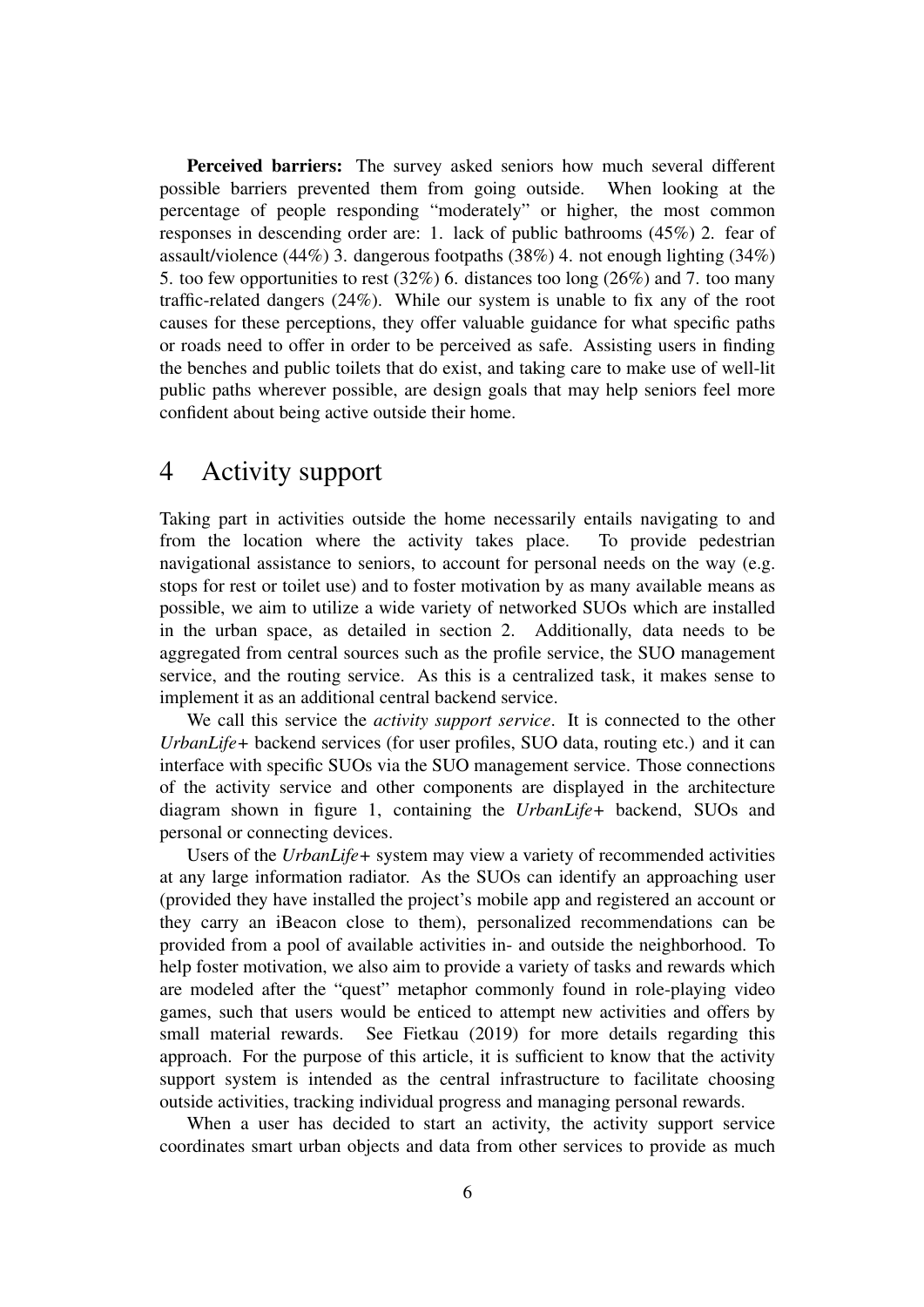

<span id="page-6-0"></span>Figure 1. Activity support service architecture diagram with connected components..

support as possible to the user while they navigate to the activity through the urban space, partake in the activity, and then navigate to the next location or back home.

Any action taken by the service is based on a known or suspected *intent* of the user. In our model, "intent" is defined as follows:

- An intent is a mental plan held by a user for a future activity.
- Intents may range from very precise ("be at the dentist at 4:00pm this Thursday") to very loose ("spend some time in the sun this weekend").
- Intents can cover different timescales, e.g. "I want to go buy groceries right now" vs. "I want to check out the new restaurant some time this month".
- An intent may or may not be self-motivated. Some outside activities are entirely voluntary, such as taking a walk, others (e.g. medical appointments) can be externally imposed.
- One user may have several intents at the same time, each one having a different priority and urgency.

This intent model was developed iteratively based on internal correspondence with project members, including experts for elderly care. We started with a minimal model in which one user would have exactly one goal at any time, and then gradually expanded to accommodate ways in which we conjectured that real users would make plans for activities. The intent model has not been specifically validated and, if found lacking, is subject to change.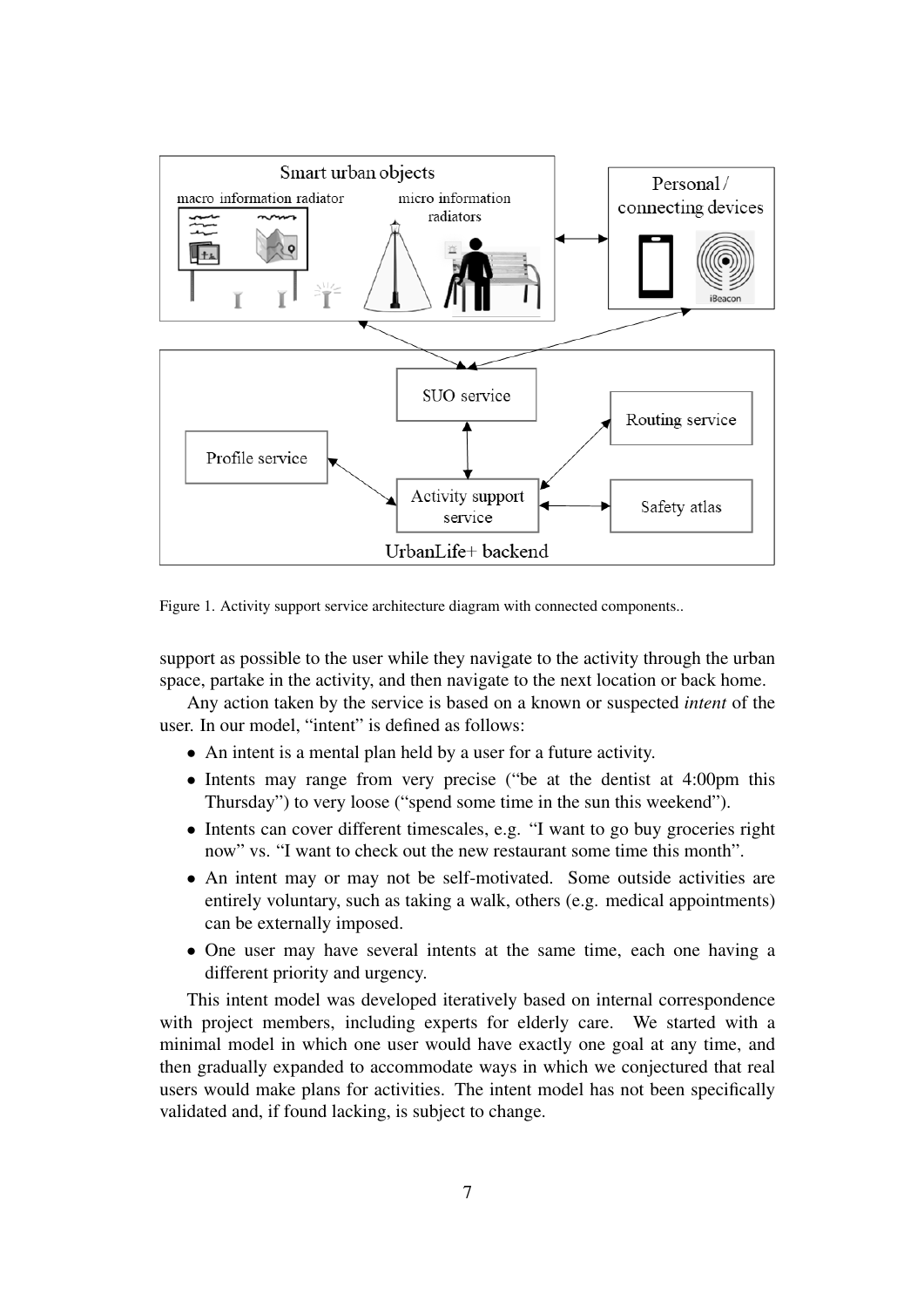The activity support service attempts to determine and model user intents. Ideally, the user signals their intent to the *UrbanLife+* system directly, for example by tapping "I want to visit the restaurant right now" at the large information radiator or by sharing their appointments with the *UrbanLife+* system via an as-yet undetermined process. Avenues to infer user intents indirectly may also be explored, although this will be much more difficult to do reliably and in a way that does not confuse or patronize the user.

#### 4.1 Example scenario

Margot Nowak<sup>[3](#page-7-1)</sup> wants to leisurely spend a few hours before dinner. She looks at the large information radiator at the Hardterbroich seniors home for some ideas for what to do. She sees that the Textiltechnikum (a local museum) is currently open and touch-drags the offer into her personal area for immediate use.

The information radiator notifies the activity support service that Margot intends to visit the Textiltechnikum right now. The service queries the routing service to determine the path that Margot is likely to take, and then requests a filtered list of smart urban objects located on or near this path from the central SUO management service. It calculates her expected arrival time based on her expected walking speed (determined heuristically or from previous tracking data, stored by the profile service) and sends an event to all affected SUOs reading something like "Margot Nowak is on her way to the Textiltechnikum and will likely pass by on foot in x minutes". It may also send an email to Textiltechnikum staff letting them know that a person requiring mobility assistance is on the way.

The SUOs along the way can react to this new event in whichever way they deem appropriate: smart park benches may start a timely seating reservation process, lights may adjust themselves to Margot's needs and preferences, small information radiators may prepare to show symbols for navigation assistance, etc. Whenever new information about Margot's location becomes available, updated events may be sent – especially if Margot changes her mind about the activity and turns around to go back home.

Independent of user intents, SUOs may continue to offer their general functionality, such as small information radiators displaying dynamic warnings for hazardous areas like steps that get slippery after it has rained.

### <span id="page-7-0"></span>5 Discussion

Setting aside the technical and organizational challenges in getting the *UrbanLife+* platform to a functional stage, we view the evaluation from an HCI perspective as the most significant challenge. The goal is to strengthen seniors' participation in

<span id="page-7-1"></span><sup>3</sup> Margot Nowak is the name of a fictional persona – one of several – which *UrbanLife+* uses for scenarios and usage models. Her demographic data and assistance requirements are an example for a person living in the senior housing residents in the city where the project is being conducted.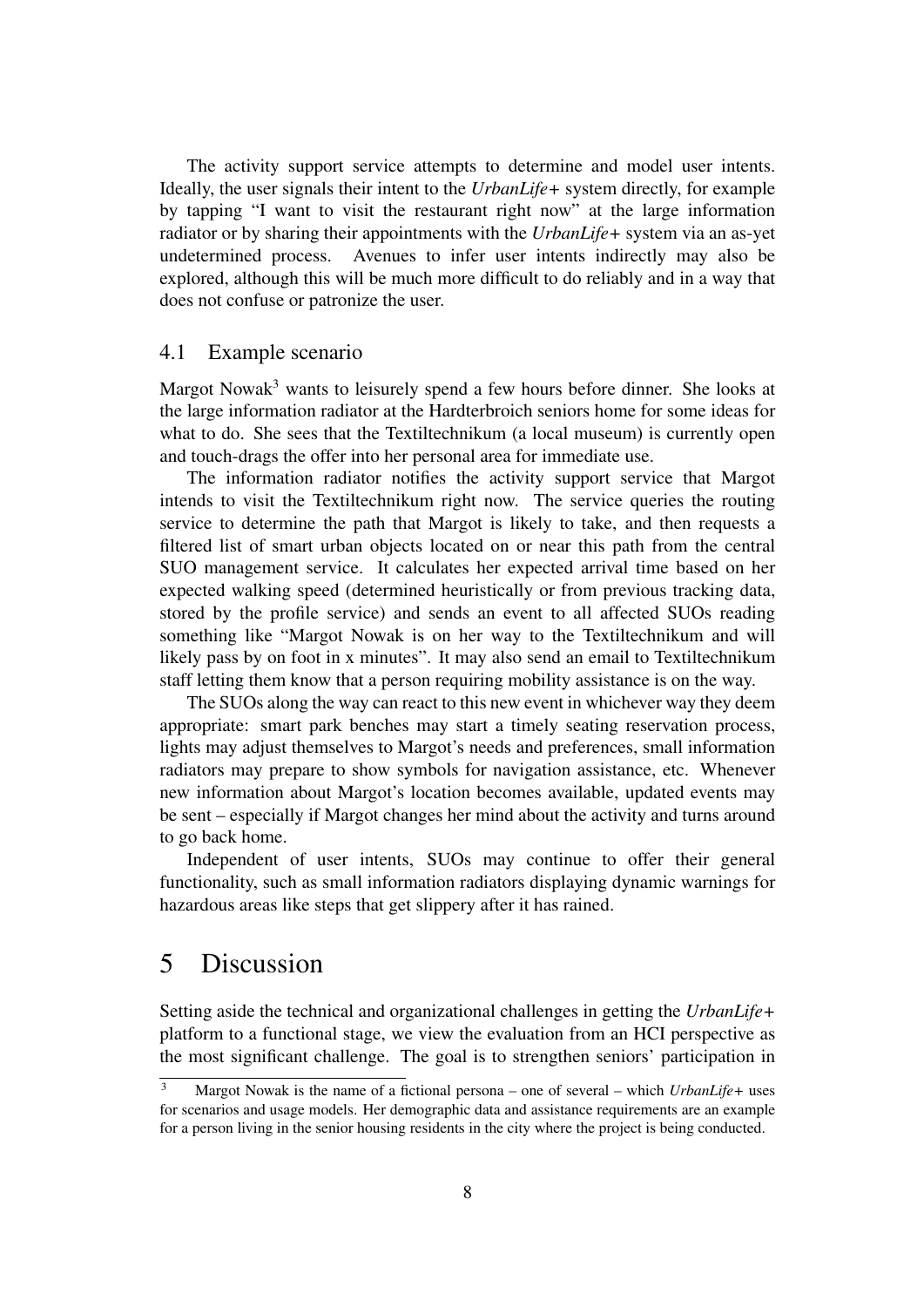the urban space and to make it easier and safer for them to take part in activities outside their home. Possible measures for success could be an increase of such activities, but it would be unrealistic for the scope of *UrbanLife+* to perform a widearea deployment to allow organic, unsupervised use of the platform. To evaluate our approach, we instead run long-term deployments of individual SUOs in semipublic areas in combination with time-limited, closely supervised installations in public spaces – say, deploying a number of small information radiators along the street during daylight hours for a few days to perform usability tests. Our specific constellation of circumstances prompts us to engage with a number of different challenges.

Firstly, we need to take care to design for user autonomy and self-determination. The activity support system aims to assist users and to open up new possibilites – our intent is to leave all decision making competence in the users' hands. Designing all user interactions to respect this principle will be challenging. For example, users might perceive an arrow that signals them where to go next as a restriction as opposed to an assistance. Our interactions will need to be designed and evaluated to ensure that users are always aware that they are free to change their mind without penalty and to diverge from the provided recommendations whenever they want.

Within our constraints, we can definitely test the usability and user experience of the direct user interactions with the technology. However, determining whether it can have a positive long-term effect is much more difficult. To gauge whether our platform could actually help seniors be more active outside their home, we intend to rely mostly on self-reported results from interviews and questionnaires (e.g. "On a scale from 1 to 10, with 10 meaning "absolutely confident", how confident do you feel about outside activities when using this system?", "On a scale from 1 to 10, with 10 meaning "absolutely confident", how confident do you feel about outside activities when going on your own without technology?"). The reliability of selfreported data in terms of predicting future behavior is limited. We attempt to bridge this gap by evaluating users' observed behavior when interacting with our system – such as their level of engagement and their willingness to continue using it – and drawing an inference from *increased motivation for repeated use of networked SUOs for outside activity support* to *increased motivation for outside activities*.

Furthermore, although more of an engineering than a user research problem, we are faced with the challenge of respecting and protecting our users' personal data. The data that users are asked to provide includes not only personal data commonly considered non-confidential, such as name and age, but also data about users' specific physical abilities and needs for assistance. Even though we are not interested in actual medical data, many users may consider information about their eyesight or walking abilities (it could be considered "health-adjacent data") particularly private. It goes without saying that we follow best practices about minimizing data collection and that all personal data is deleted as soon as it is no longer needed or the study has concluded. But beyond that, we also need to design our systems to minimize the potential for privacy violations. In practical terms, an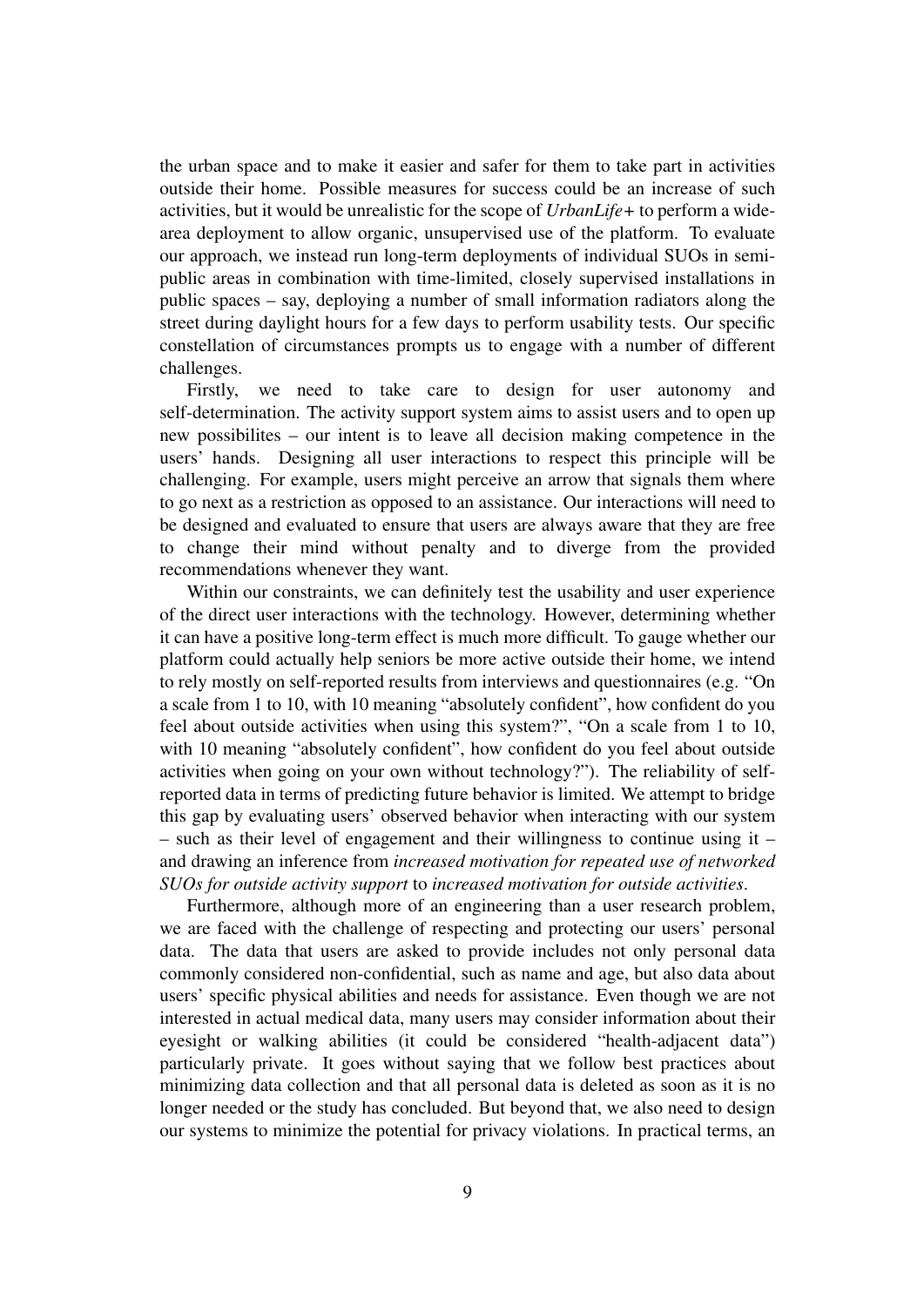important design guideline for *UrbanLife+* is that each distributed component of our system only has access to the minimum required personal information about each user, as opposed to a naive "every component can access any data" approach.

At the time of writing, implementation work on our system is ongoing and empirical evaluations are being planned. At the beginning of 2020, we were planning to perform several short-term deployments of SUO networks in the spring and summer, which would be combined with long-term SUO installations that are already in progress. This would give us the opportunity to verify whether the activity support system can help seniors discover and take part in new outside activities. Several of our planned experiments would center around the gamified motivational support described in [Fietkau](#page-10-11) [\(2019\)](#page-10-11) and will verify the effectiveness of the activity support system as a matter of course, although we expected to gather feedback from other evaluations of networked SUOs conducted in the scope of *UrbanLife+* as well.

Regrettably, as of the writing of this article's final version, the COVID-19 pandemic has rendered most of our plans infeasible. We are currently unable to ascertain when and how evaluations and observations of our deployments with senior users in public will be able to be conducted safely. We are exploring new avenues for validation studies, but it seems certain that evaluations in the final year of *UrbanLife+* will look entirely different than anticipated.

### 6 Conclusion

In this paper we have given an overview over the *UrbanLife+* activity support system and described some of the research and design challenges we face. The concept of the presented activity support in this paper contains a central service to determine and model intents of seniors (a mental plan for a future activity) and supports the accomplishment of activities by providing information and guidance through distributed and connected SUOs in the urban area. In our implementation we respond to the identified challenges by ensuring trust in our service in respect to personal data handling and by considering an interface, that signals user autonomy and self-determination to the senior as we do not want our supported guidance to feel like an obligatory rule. In our evaluations so far, the need and interest for higher safety of elderly people was consistently confirmed. Whether our activity support service helps increasing safety feelings of seniors will be evaluated in upcoming and ongoing deployments, to whatever extent circumstances permit.

As the field of HCI involving seniors grows, we are hopeful for continued community discourse around the questions discussed herein. We aim to incorporate current and future best practices into our research.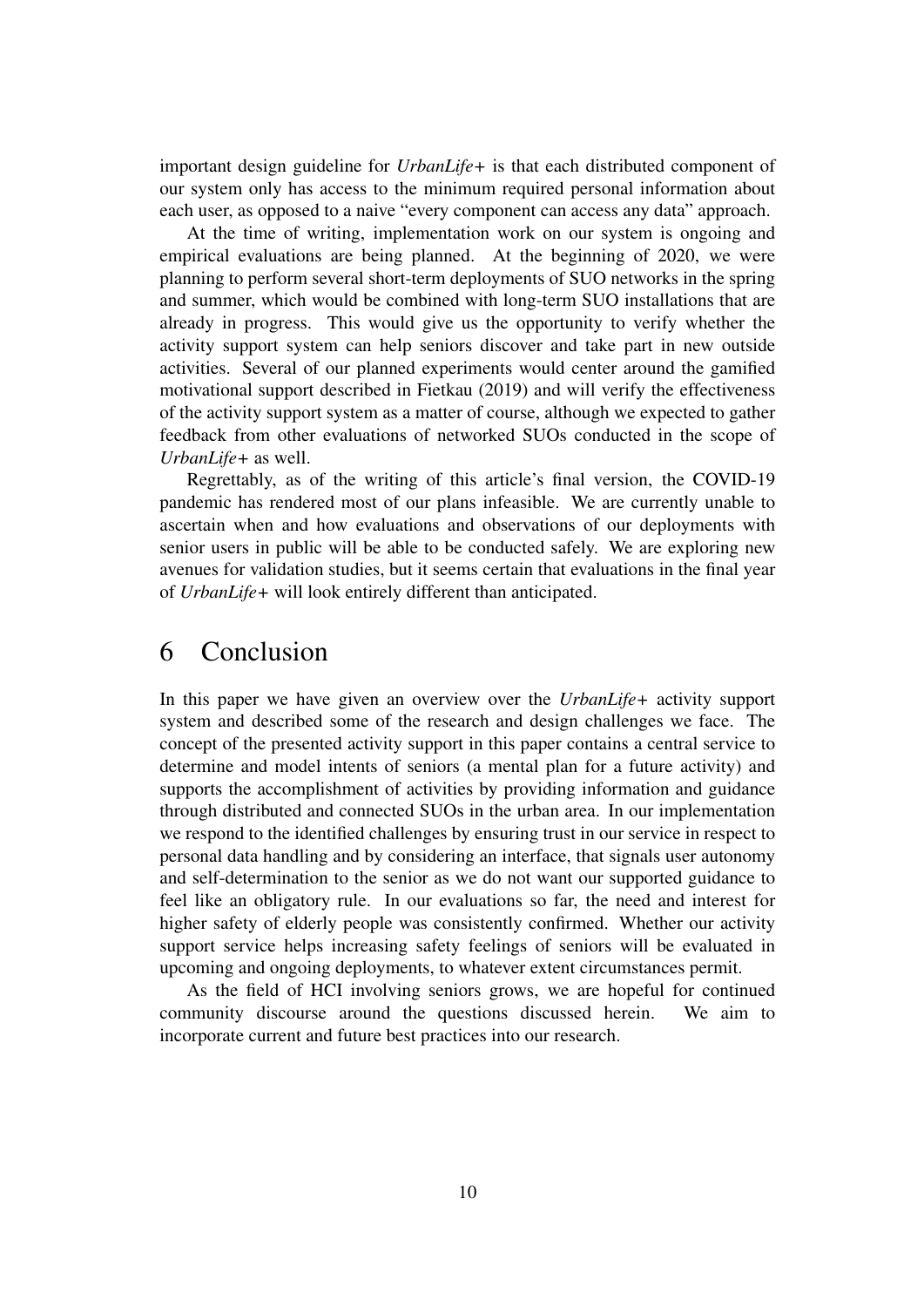# Acknowledgments

This work has been supported by the Federal Ministry of Education and Research, Germany, under grant 16SV7443. We thank all project partners for their commitment.

# References

- <span id="page-10-4"></span>Aleithe, M., P. Skowron, B. Franczyk, and B. Sommer (2017): 'Data Modeling of Smart Urban Object Networks'. In: *Proceedings of the International Conference on Web Intelligence*. New York, NY, USA, pp. 1104–1109, ACM.
- <span id="page-10-7"></span>Aleithe, M., P. Skowron, E. Schöne, and B. Franczyk (2018): 'Adaptive Lighting System as a Smart Urban Object'. In: M. Ganzha, L. A. Maciaszek, and M. Paprzycki (eds.): *Communication Papers of the 2018 Federated Conference on Computer Science and Information Systems (FedCSIS 2018)*, Vol. 17. pp. 145–149.
- <span id="page-10-11"></span>Fietkau, J. (2019): 'Quests als Gestaltungsmittel zur Motivation und Struktur außerhäuslicher Aktivitäten für Senioren'. In: *Workshop Proceedings of Mensch und Computer (MuC 2019)*. Bonn, Gesellschaft für Informatik e.V.
- <span id="page-10-5"></span>Fietkau, J., A. Kötteritzsch, and M. Koch (2016): 'Smarte Städtebauliche Objekte zur Erhöhung der Teilhabe von Senioren'. In: B. Weyers and A. Dittmar (eds.): *Mensch und Computer 2016 – Workshopband*. Aachen, Gesellschaft für Informatik e.V.
- <span id="page-10-2"></span>Galler, J. (1997): *Vom Geschäftsprozeßmodell zum Workflow-Modell*. Springer Fachmedien Wiesbaden.
- <span id="page-10-0"></span>Generali Deutschland AG (2017): *Alltag und digitale Medien*, pp. 89–122. Berlin, Heidelberg: Springer.
- <span id="page-10-8"></span>Hubl, M. (2019): 'An adaptive park bench system to enhance availability of appropriate seats for the elderly: a safety engineering approach for smart city'. In: *2019 IEEE 21st Conference on Business Informatics (CBI)*, Vol. 01. pp. 373–382.
- <span id="page-10-9"></span>Hubl, M., P. Skowron, and M. Aleithe (2018): 'Towards a Supportive City with Smart Urban Objects in the Internet of Things: The Case of Adaptive Park Bench and Adaptive Light'. In: M. Ganzha, L. A. Maciaszek, and M. Paprzycki (eds.): *Position Papers of the 2018 Federated Conference on Computer Science and Information Systems (FedCSIS 2018)*. pp. 51–58.
- <span id="page-10-1"></span>Kempter, G., W. Ritter, and A. Künz (2014): 'Guiding Light for the Mobility Support of Seniors'. In: R. Wichert and H. Klausing (eds.): *Ambient Assisted Living*. Berlin, Heidelberg, pp. 35–45, Springer Berlin Heidelberg.
- <span id="page-10-6"></span>Koch, M., A. Kötteritzsch, and J. Fietkau (2017): 'Information Radiators: Using Large Screens and Small Devices to Support Awareness in Urban Space'. In: *Proceedings of the International Conference on Web Intelligence*. New York, NY, USA, pp. 1080–1084, ACM.
- <span id="page-10-3"></span>Kötteritzsch, A., J. Fietkau, K. Paldan, and M. Koch (2016): 'Connecting Interaction with Smart Urban Objects for Individual Support in Neighborhood Participation'. In: *Proceedings of the 6th International Conference on the Internet of Things*. New York, NY, USA, pp. 165–166, ACM.
- <span id="page-10-10"></span>Kötteritzsch, A., M. Koch, and S. Wallrafen (2016): 'Expand Your Comfort Zone! Smart Urban Objects to Promote Safety in Public Spaces for Older Adults'. In: *Proceedings of the 2016 ACM International Joint Conference on Pervasive and Ubiquitous Computing: Adjunct*. New York, NY, USA, p. 1399–1407, Association for Computing Machinery.